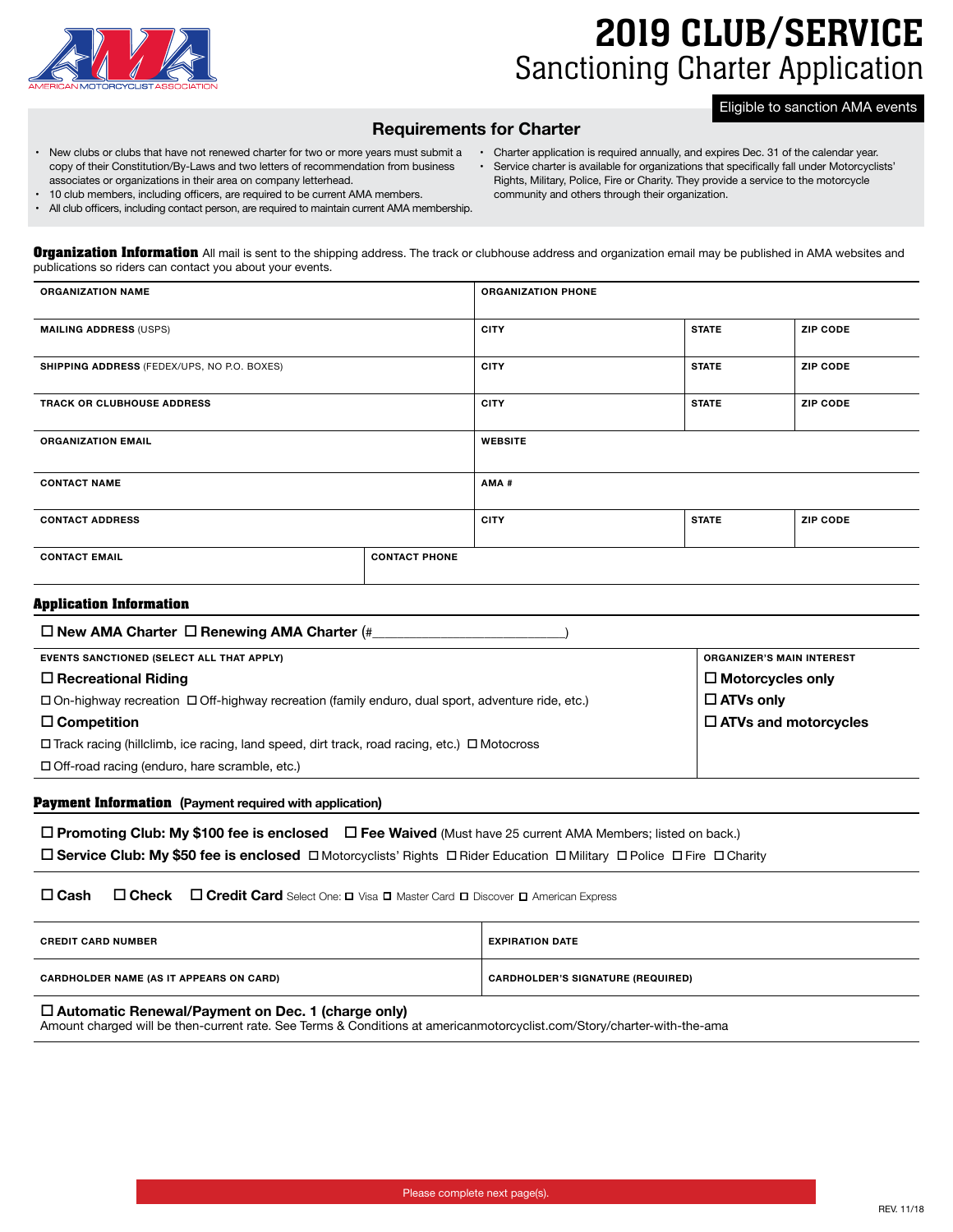#### **Certification**

**Charter agreement:** The club/chapter hereby applies for a promoting club charter with the American Motorcyclist Association and encloses the necessary papers and fee for one calendar year. The club/chapter agrees that a club charter will be valid or may be renewed only so long as their motorcycling/ATV activities are within AMA guidelines and in furtherance of AMA objectives. The undersigned applicant will reimburse the AMA for all costs, damages and other losses the AMA or its district organizations suffer as a result of the undersigned's negligent activities as an AMA promoting club.

Additionally, the undersigned applicant agrees that its motorcycling/ATV activities will comply with AMA rules and guidelines, they will further AMA objectives, and that their club charter will be valid or may be renewed only if their motorcycling/ATV activities are in compliance with the above.

For automatic renewal, the club/chapter understands that on Dec. 1 of each year the credit card on file will be charged with the then-current charter fee, and members/officers listed will be checked to verify membership status.

| <b>CLUB PRESIDENT'S SIGNATURE</b> | DATE |
|-----------------------------------|------|
|                                   |      |

**ORGANIZATION NAME AMA CHARTER #**

#### **Club Members**

| <b>PRESIDENT</b>                     | AMA# | EXP. | <b>ZIP CODE</b> |
|--------------------------------------|------|------|-----------------|
| <b>SECRETARY</b>                     | AMA# | EXP. | <b>ZIP CODE</b> |
| <b>REFEREE/ROAD CAPTAIN</b>          | AMA# | EXP. | <b>ZIP CODE</b> |
| <b>RISK MANAGEMENT OFFICER (RMO)</b> | AMA# | EXP. | <b>ZIP CODE</b> |
| <b>CLUB MEMBER 5</b>                 | AMA# | EXP. | <b>ZIP CODE</b> |

#### **Additional Club Members** Must have at least 10 members including officers. Additional members can be listed on an additional sheet.

| <b>6 - CLUB MEMBER</b>  | AMA# | EXP. | <b>ZIP CODE</b> |
|-------------------------|------|------|-----------------|
| 7 - CLUB MEMBER         | AMA# | EXP. | <b>ZIP CODE</b> |
| 8 - CLUB MEMBER         | AMA# | EXP. | <b>ZIP CODE</b> |
| 9 - CLUB MEMBER         | AMA# | EXP. | <b>ZIP CODE</b> |
| 10 - CLUB MEMBER        | AMA# | EXP. | <b>ZIP CODE</b> |
| 11 - CLUB MEMBER        | AMA# | EXP. | <b>ZIP CODE</b> |
| <b>12 - CLUB MEMBER</b> | AMA# | EXP. | <b>ZIP CODE</b> |
| <b>13- CLUB MEMBER</b>  | AMA# | EXP. | <b>ZIP CODE</b> |
| 14 - CLUB MEMBER        | AMA# | EXP. | <b>ZIP CODE</b> |
| <b>15 - CLUB MEMBER</b> | AMA# | EXP. | <b>ZIP CODE</b> |